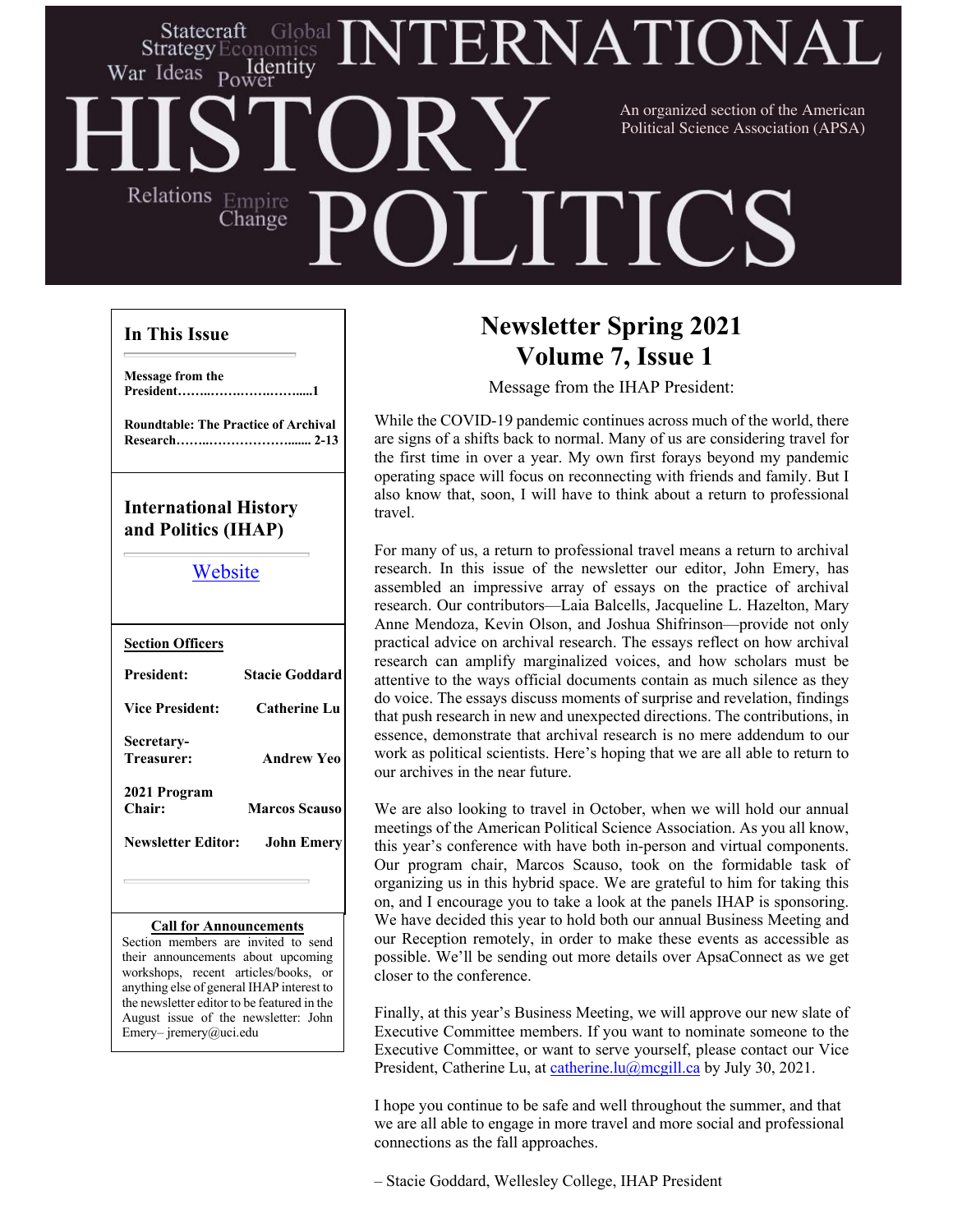# **Roundtable The Theory and Practice of Archival Research in International History and Politics**

#### **The Practice of Archival Research**

*By: Jacqueline L. Hazelton, U.S. Naval War College, Department of Strategy and Policy*\*

I admit it. I never thought it would happen, not being much of a hero worshiper, but I felt awe the first time I held a note from President Truman signed with that surprisingly elegant "HST." The connection across time was too immediate to ignore. Reading letters between a British lieutenant colonel and the commander he disagreed with while both fought in Dhofar, Oman, in the 1970s, and the comments each jotted in the margins, brought home the limits of diplomatic language and human patience in wartime. When I came across a piece of blue paper wrapped around locks of hair cut from the

heads of two young British children who died and were buried at sea in the 19th century, I felt that I was intruding upon private grief.

An historian friend describes archival research as reading dead people's mail. He is not wrong. Research involving primary documents is a surprisingly intimate experience. I did not expect this to be so when I began archival research in the United States and United Kingdom for my dissertation. Since then, I have

learned to pay attention to those emotions for what they can tell me about the material at hand. Without formal training in archival research, I have picked up a number of other useful habits as well while finishing research for my first book. I offer some of them here for what help they may provide.

**Who**: Think about who knows things about your subject. Archivists, sociologists, anthropologists, historians, and participants in what you're researching can help. I have found at the National Archives and Records Administration in College Park, MD, for example, that the staff who help you understand the strangely opaque filing system and records request process are not necessarily up to speed on the documents and the history itself. There are more expert archivists available for consultation. Archivists at the Bodleian Library at Oxford University are readily available via email for suggesting potentially useful search terms, documents, and collections.

**What:** What kinds of material will help you understand your topic? Government documents, personal letters and memoirs, interviews, and material objects like the luxurious robes that Faisal bin al-Hussein bin Ali al-Hashemi gave T.E. Lawrence during the Arab Revolt in World War I, as well as his sapphire ring and khanjar, or dagger, can provide insight along with information.

> Hearing the **voices** of men who fought in Dhofar recalling their experiences was a surprisingly personal experience. Interviews can elicit unexpected material, as when I interviewed British Major General Ken Perkins about commanding the Sultan's Armed Forces of Oman and learned that he had also served as an aviator bombing the jungles during the Malayan Emergency.

> **When**: A mentor once told me

that archival research is necessary when there are questions about what actually happened. Many projects do not require primary sources; secondary or even tertiary material will provide all you need. If you do need to do archival work, start as early as you can, even if your ideas are still nebulous. It is likely that going over the



<sup>\*</sup> These views are those of the author alone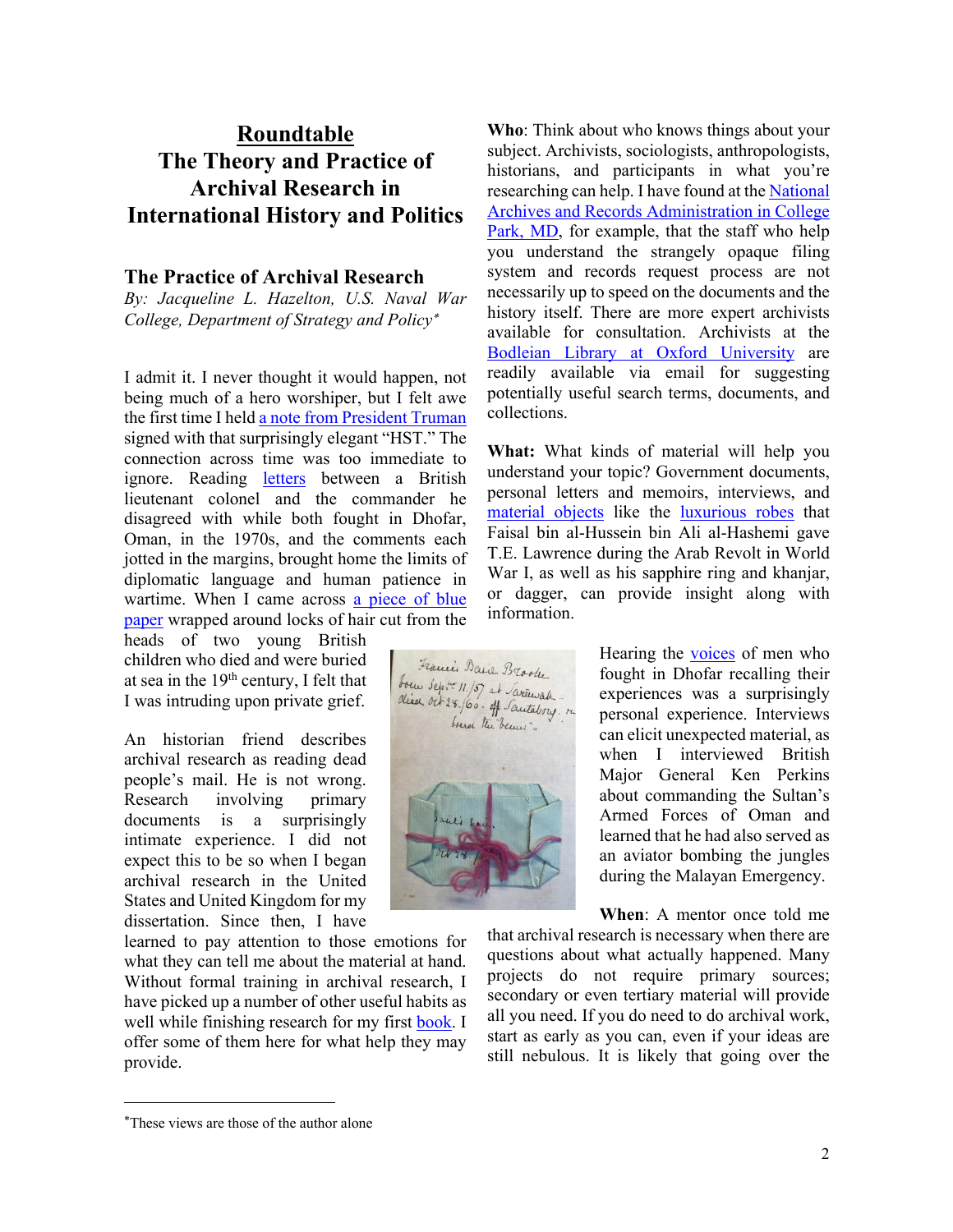material will not only provide food for thought but change your thinking.

Not all of us study or teach at institutions providing significant research support. Consider funding sources both internal and external. The presidential libraries offer research grants, as does the U.S. Army Heritage and Education Center.

Plan ahead. Most archives have at least some information on their holdings online. Look for finding aids, which explain what is available and where. Also look for handlists and catalogs. Some archives permit advance reservation of

documents or files. Take advantage of this if you can because it saves time. It can take hours or even days for archives to produce specific records, particularly those stored off site. Keep this in mind once you are at the archive as well. If you can request new materials knowing they are likely to arrive relatively close to the time when you finish with what you have, so much the better. Also have work on hand for down times when you have no documents to examine.

**Where**: Spread your net widely. As well as major archives, take a look at smaller archives, college and university collections, museums, libraries, and personal papers. I received a precious wealth of documents on the war in El Salvador from U.S. Army Special Forces Major General Simeon Trombitas, who served there. For those researching military subjects, there are many small regimental museums in Great Britain. The Tameside Local Studies and Archive was generous and speedy in responding to my email request for a copy of one issue of *The Journal of The King's Regiment*.

**How**: Send thank-you notes. Follow the rules. Be patient: Archive staff are locating your specific requests amid vast collections of probably unrelated material. Handle the materials carefully, using the rests and weights and gloves provided. Check hours; some days maybe be early closing and others late closing. Some

archives stop accepting new requests some time before closing for the day.

Take careful notes as well as photos of pretty much everything you look at. One straightforward way to keep track is to take a picture of the box label and file label every time you start on a new box and a new file. Do not ever forget to note the collection, box, file, document title, author, recipient, and any other identifying information. You will be dismally unhappy if you want to cite that document later and cannot identify it properly for a footnote. Similarly, looking back through thousands of JPG's for a file box number is tedious. It is

> possible to make your images searchable, though it is time consuming if you don't do it initially. Ask whether the archive has a preferred citation style, as the Bodleian does. Make sure you know all the copyright rules for the archives you use as well. If the archive requires you to use a paperslug showing that you have permission to photograph the document, as NARA II does, make sure you do it. If not, you

risk a dressing down and even expulsion. Beyond recording information, think about how each item fit into your thinking, or challenge it. What seems odd or out of place initially may turn out to be a key to your understanding of your subject.

I came across a raft of material at the British

*"When I came across a piece of blue paper wrapped around locks of hair cut from the heads of two young British children who died and were buried at sea in the 19th century, I felt that I was intruding upon private grief."*

National Archives on arguments over *jus soli* (birthright citizenship) during the Malayan Emergency. This is not a subject covered in the extensive secondary literature on that counterinsurgency campaign. It turned out to be

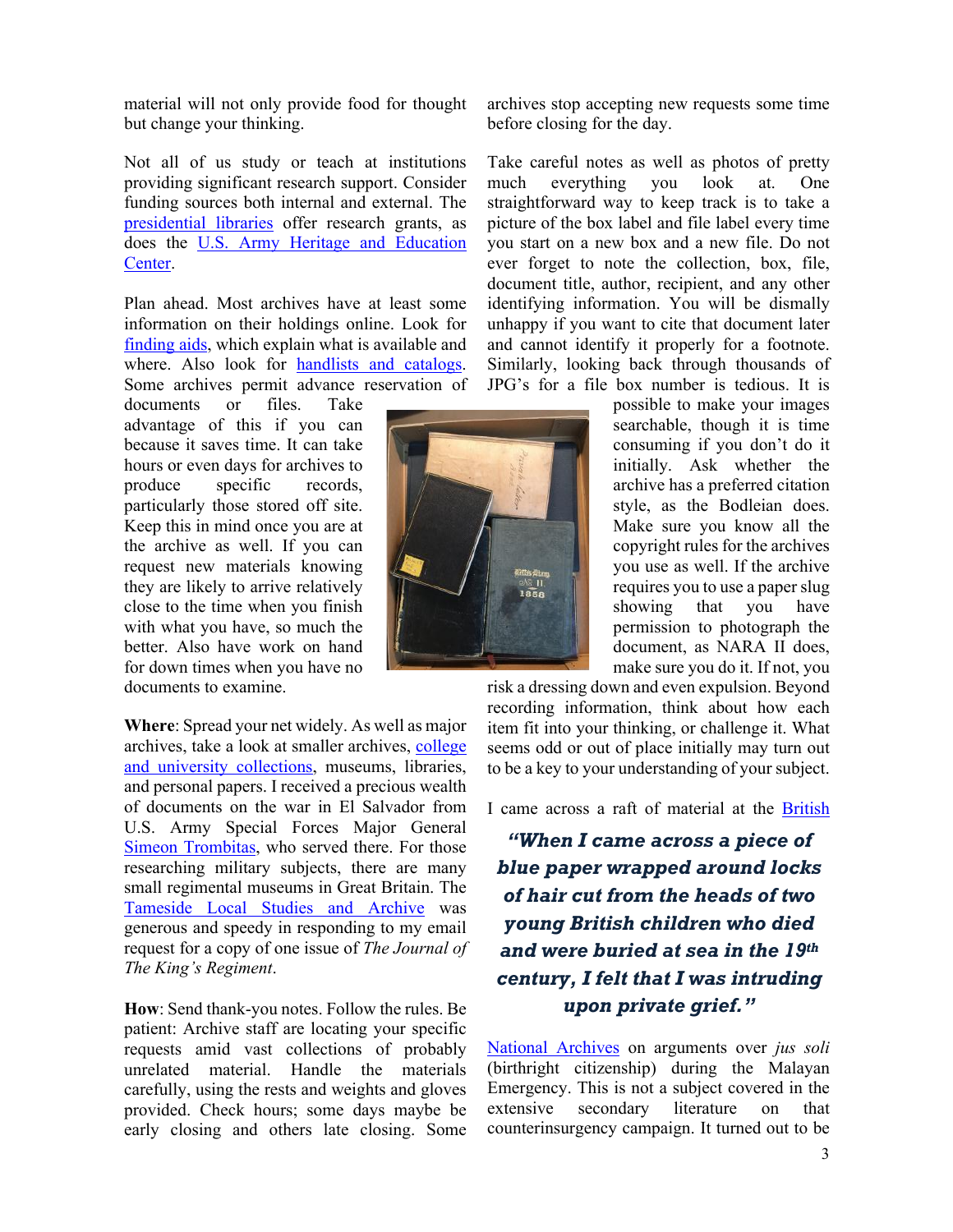a crucial example of the British giving up their hope of turning their colony into a pluralistic liberal democracy with equal citizenship for all and instead acceding to the Malay sultans' demand that they retain greater political power than the ethnic Chinese or ethnic Indian communities in Malaysia.

Similarly, the lack of British government attention to the ethnicities of the insurgents in Malaya set me on the track of comparative politics research on Malaysia. I learned that the insurgency was not – as commonly assumed – an ethnic Chinese movement but one involving all ethnicities, and that many more members of the ethnic Chinese community joined government efforts against the insurgency than they did the insurgency. The narrative of ethnic Chinese insurgency was developed by the Malaydominated government after independence as part of its effort to shape communal interests.

I made a similar discovery while researching the U.S. advisory period in Vietnam. I found – without looking for it -- that contrary to the popular wisdom adopted from Andrew F. Krepinevich Jr.'s pathbreaking *The Army and Vietnam* of 1988, U.S. advisors from Saigon to the most distant provinces believed that it was necessary to build a strong modern liberal government in South Vietnam in order to defeat the insurgency. This finding overturns one leading argument about the need for good governance to succeed in counterinsurgency.

In reading material, what can you discern between the lines? What are the assumptions of the author and their audience $(s)$ ? What type of material is this: Official? Draft? Personal? Advisory? Admonitory? Whose interests are identified? Whose are ignored? Who and what goes unmentioned?

Finally, ask if you want more. Sometimes you will receive. Some archives in the United States have an expert on staff who can declassify documents on the spot. At the U.S. Army Heritage and Education Center, Randy Rakers performed this miracle for me when I was

researching the Salvadoran Civil War. The declassified material revealed more of the Salvadoran Armed Forces' own approach to the war, taking me beyond U.S. thinking, documents, and recollections.

#### **Silence in the Archives**

*By: Kevin Olson, University of California Irvine, Department of Political Science*

"Silence in the Archives" might sound like library rules, or an existential statement about the solitude of the researcher. This title actually aims at something much more cosmic, however. That is the question of how we research the lives, thoughts, and actions of silenced subalterns, those people who have been so thoroughly excluded from social participation that they are erased from the archives.

My question is heavily influenced by Gayatri Spivak's pathbreaking essay "Can the Subaltern Speak?"1 Spivak takes great pains to show how layers of incomprehension and misunderstanding can result in a systematic silencing of subaltern voices. She is not merely concerned about voice or the ability to speak in a narrow, literal sense, however. Instead, subaltern speech is a metaphor for a highly complex phenomenon that has many manifestations. It poses broadly epistemic questions about how some people can vanish from view, be erased, delegitimated, remain incomprehensible, or be denied social presence.

*"…subaltern speech is a metaphor for a highly complex phenomenon that has many manifestations. It poses broadly epistemic questions about how some people can vanish from view, be erased, delegitimated, remain incomprehensible, or be denied social presence"*

 $1$  Gayatri Spivak, "Can the Subaltern Speak"? in Cary Nelson and Lawrence Grossberg, eds., Marxism and the Interpretation of Culture (Urbana: University of Illinois Press, 1988), 271-313.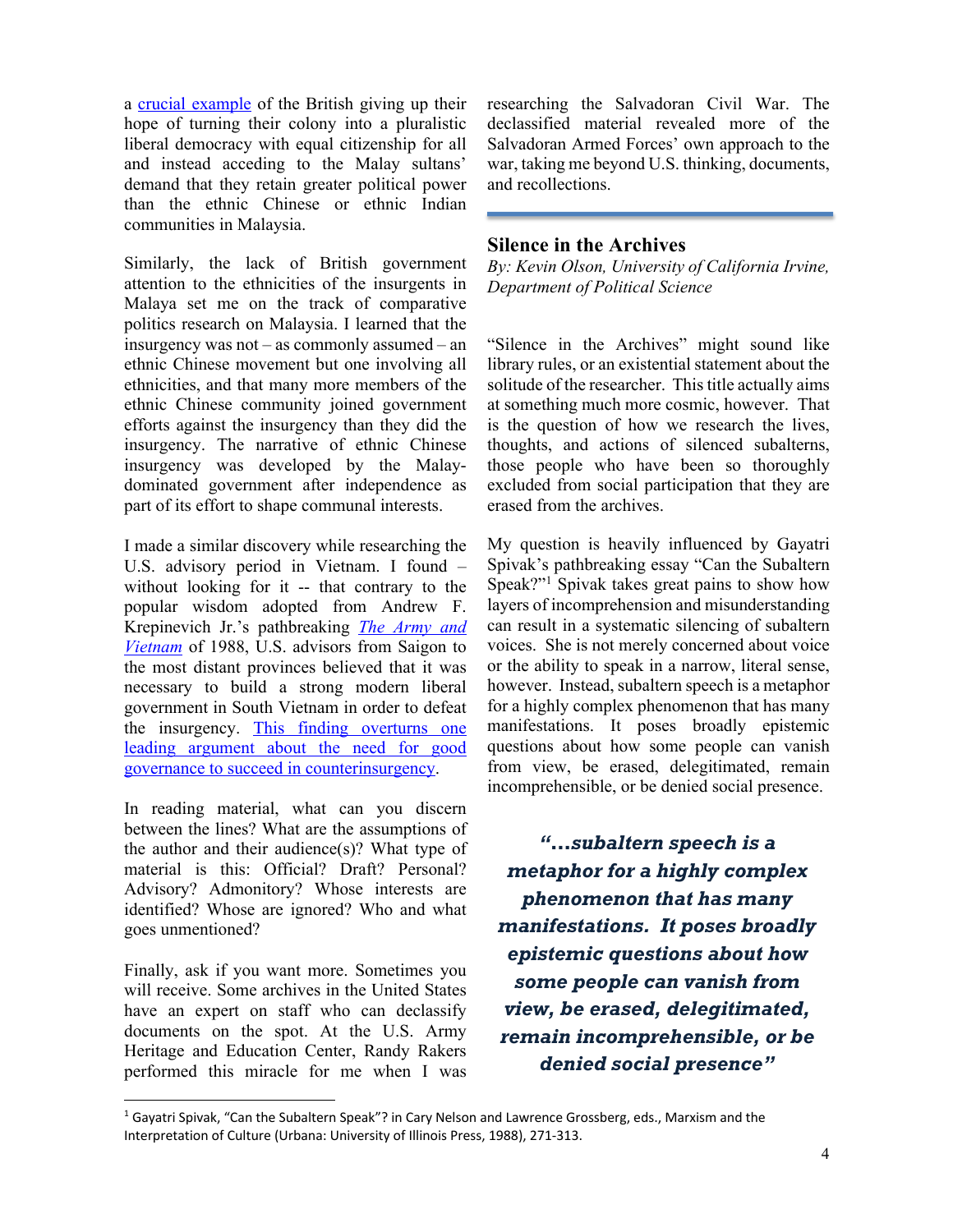I believe that these issues benefit from a much more continuous, sustained, and detailed investigation than Spivak gives them. Such a view considerably expands our focus: from the question "can the subaltern speak?" to a broader inquiry into the conditions and practices that produce subaltern silence. My attempts to develop this view are detailed in "Epistemologies of Rebellion" and, most recently, in a book<br>manuscript tentatively entitled Subaltern manuscript tentatively entitled *Subaltern Silence: A Postcolonial Genealogy*. 2 Itspans 150 years of Haitian history, beginning under French colonialism and ending in the turbulent postcolonial years of the 19<sup>th</sup> century.

This project immediately faces a profound paradox. If subaltern silence is a problem of invisibility, of the denial of presence and meaningfulness, then that silence is a negativity, a non-object, a lack, something that by definition does not exist. As a result, we cannot simply go the archives and excavate silences. Nor can we merely dig deeper to find subaltern voices that have not yet been discovered. Such strategies miss the point of Spivak's work. If subaltern voices are truly silent, then acting and speaking on their behalf only compounds the problem. It risks paving

Geotte Des Cayeds lar  $000$ 

"Geolle des Cayes," accounting register of Les Cayes prison, Saint-Domingue (present-day Haiti), 10 Oct 1793, Archives Nationales de France, D/XXV/27/281.

over the silent traces of subordinated people with our own vigorous energy.

psychic work of subordination.

Instead, we must think much more carefully about how to discern silences and absences by drawing on the materials that *are* in the archive. I think of this as a process of working around the borders and edges of what is excluded from view.

These documents reveal other preoccupations as well. Michel Foucault described an "incitement to discourse" as the way an era's most troubling themes cause obsessional processing and endless

requires a careful interpretive hand. As Arlette Farge put it, "You develop your reading of the archives through ruptures and dispersion, and must mold questions out of stutters and silences."3 I fully agree with this, but I want to go further, molding entire genealogies out of stutters and silences. This requires a scrupulous suspicion about what is in the archive and how it got there, combined with careful efforts to determine what was excluded, discarded, or never documented. The colonial archives are full of elite letters, reports, engravings, and pamphlets. These sources are always

Subaltern perspectives may be absent from the archive, but the traces of their absence are registered in other ways. Taking notice of them

> tendentious, always problematic, and often yield important secrets in oblique ways. They give vivid insights into what was bothering and chafing the elite mind. Fear, anxiety, obsession, and paranoia play across these texts in ways that reveal the preoccupations of those enacting subaltern silence. One can discern the internal contradictions, sticking points, and self-doubt of the colonial enterprise. Often, this reveals the considerable

<sup>2</sup> Kevin Olson, "Epistemologies of Rebellion: The Tricolor Cockade and the Problem of Subaltern Speech," *Political Theory* 43:6 (2015): 730-752.

<sup>3</sup> Arlette Farge, *The Allure of the Archives* (New Haven: Yale University Press, 2013), 94.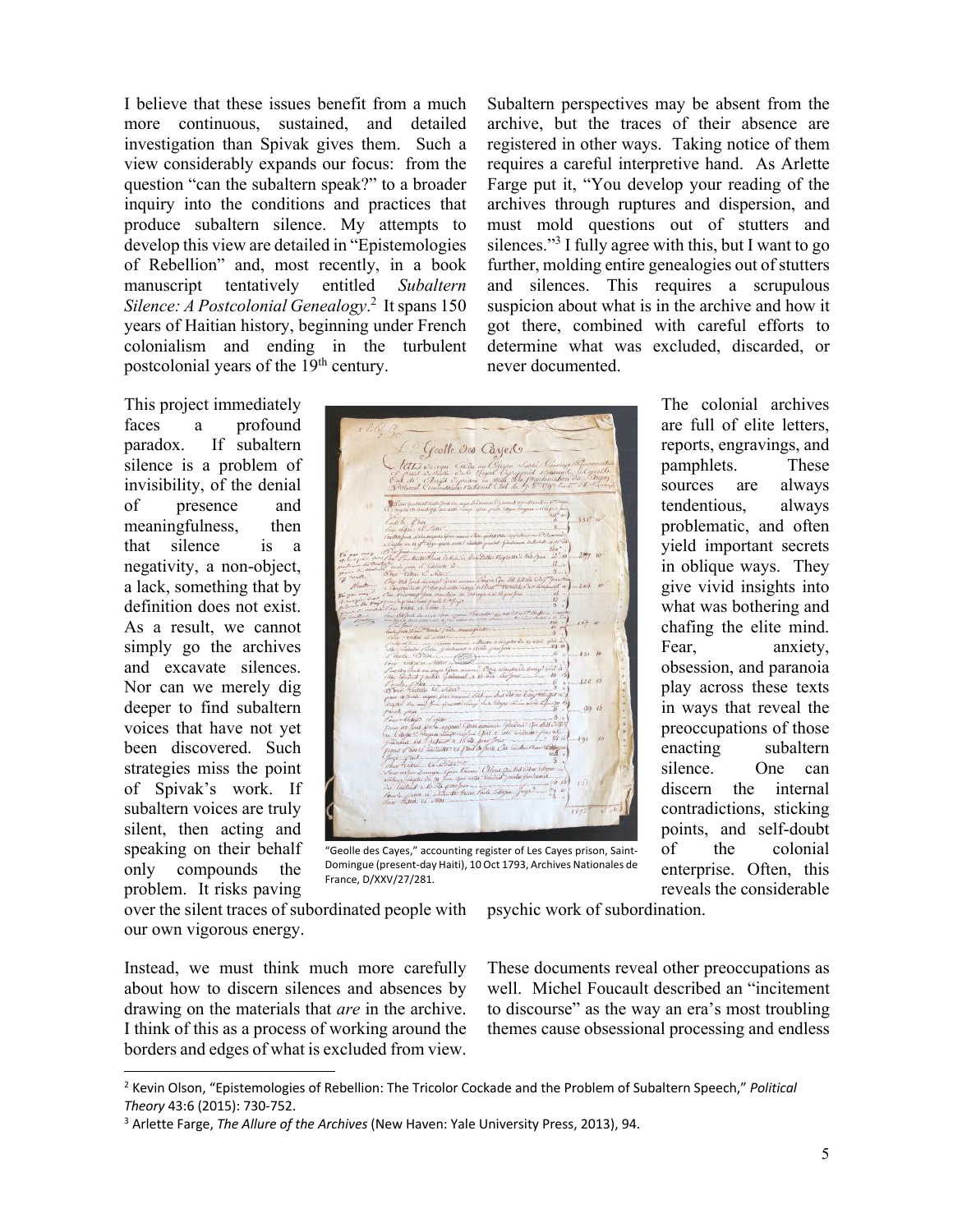discussion.4 In the French colonial archives, one sees sudden bursts of discourse on very specific topics: slave fugitivity, poison, fear of conspiracy between abolitionists and enslaved people. These surges of attention are registered in the print media and private letters. They are episodic and patterned, taking specific foci at specific times. Viewed in *longue durée*, such shifting preoccupations reveal a changing mosaic of subaltern silence and the practices surrounding it.

Elite reactions must always be treated with

interpretive caution, of course. They are heavily flavored by their own preoccupations, biases, agendas, and epistemic limitations. Their perspectives are warped by power and incomprehension. What is valuable in such texts is not a truth of the subaltern that can be read out in a straightforward way.

Rather, it is the shadows, after-effects, and action-at-a-distance of the very silences that elite actors were producing. The signs of their incomprehension, arrogance, and psychic unease provide valuable hints of what is obscured from our view. From them, we can read a more complete picture of what is missing, what has been pushed off stage as unworthy of attention.

There are other ways in which the traces of subaltern silence show up in the archives. Sometimes it has an incomplete or episodic character. The subaltern may be extensively subordinated but nonetheless manage some cryptic presence. Or that silence may come and go over time. Here genealogy is a subtle tool, allowing us to trace subaltern silence by observing the conditions attached to its appearance and disappearance. In Haitian postcolonial history, for instance, I observe a series of agrarian rebellions that surface periodically out of the Haitian countryside, have brief, highly disruptive effects, then vanish again.

In my interpretation, a careful reading of these moments reveals the seemingly paradoxical presence of absence. It is the occasional surfacing of subaltern political movements that are otherwise silenced and pushed to the margins. The occasional efflorescence of these movements allows us to draw conclusions about what is *not* visible in the interim.

In short, the epistemic paradoxes surrounding subaltern silence do not prevent us from giving it careful, genealogical attention. Rather, they

*"Elite reactions must always be treated with interpretive caution… What is valuable in such texts is not a truth of the subaltern that can be read out in a straightforward way. Rather, it is the shadows, aftereffects, and action-at-a-distance of the very silences that elite actors were producing."*

force us to be considerably more sophisticated in our approach to the archives. Subaltern silence is often fringed by practices and phenomena that reveal its absence. A judicious interpretive hand can draw out the complexities of such situations. The challenge is to preserve their

indeterminate and mysterious character, to step around their paradoxes while creatively revealing the presence of what is absent.

*"The challenge is to preserve their indeterminate and mysterious character, to step around their paradoxes while creatively revealing the presence of what is absent."*

<sup>4</sup> Michel Foucault, *History of Sexuality, Volume 1: An Introduction* (New York: Vintage, 1980), p. 17-35.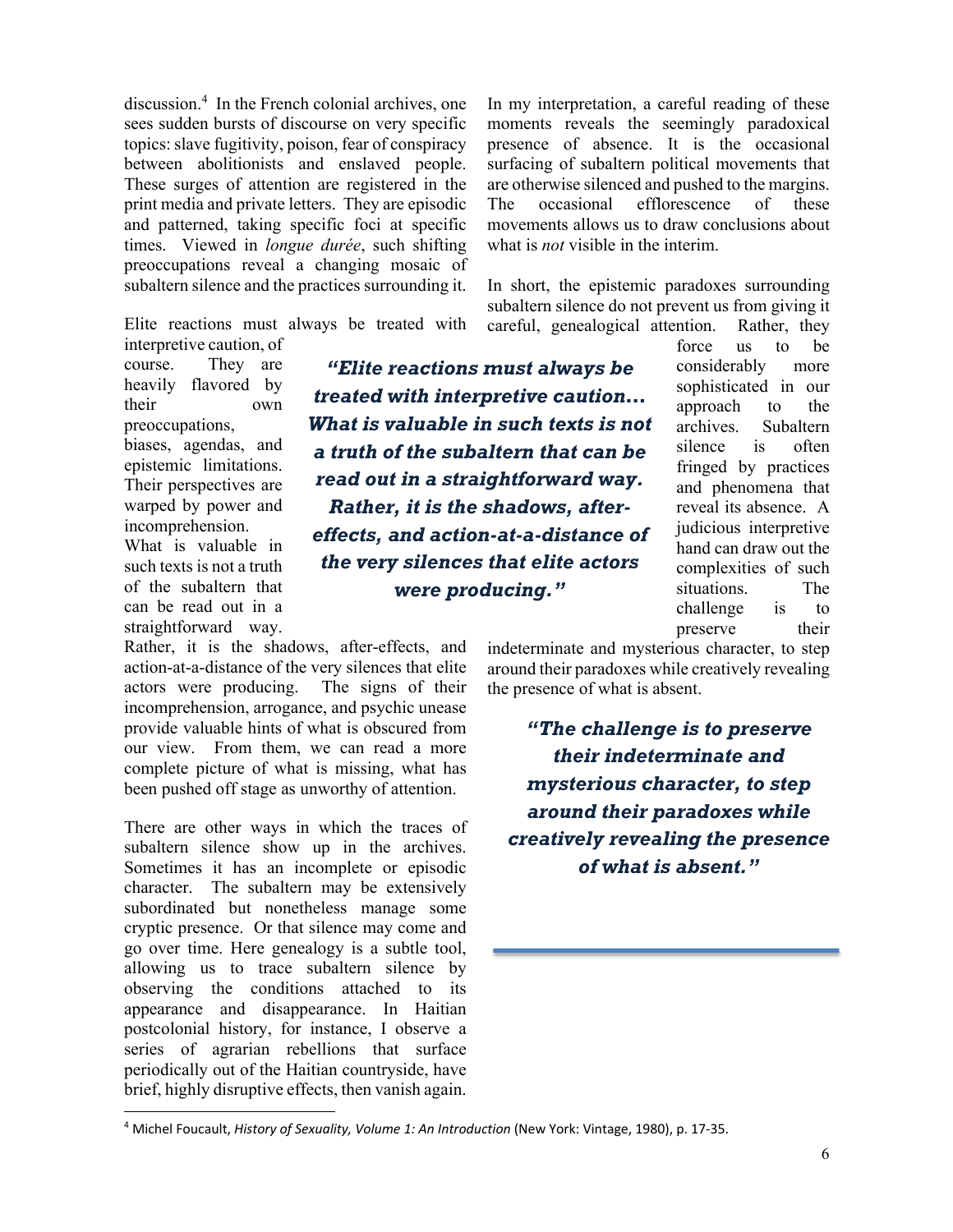#### **Making Room for Context in a Colonizer's Archive**

*Mary Anne Mendoza, Cal Poly Pomona, Department of Political Science*

"The Tagalog language is fearfully and wonderfully made, most difficult...there are four ways of saying 'no,' and the distinctions are very difficult. Perhaps this explains why so many Filipinos find it difficult to say no."5 My head snapped up in shock. But when I looked around me, the other researchers were quietly documenting archives for their own projects and staff were processing requests from waiting patrons. Silence, while not mandated, was enforced amongst the researchers too engrossed in their own work to notice how troubling mine became. I felt the blood rush to my ears and the silence grow deafening. How was everyone else fine right now? After a few seconds, I realized

that I was the only researcher in the archives that day who wasn't white.

Such is not always the case with studies of the Philippines, nor any other former colony. But it is a vastly different experience to research the state of

your family's birth from the perspective of the colonizer. I thought I was prepared for this, having grown up accustomed to the casual microaggressions of a state that did not give enough attention to the contributions of Asians or Asian America to its development.

Before my archival trip, I cleared a memory card, wiped my camera lens, and brought a sweater. My Excel sheets were organized by row, leaving room to summarize key words from each of the pages in the collections I had asked the Manuscript Division for in advance. This was the bulk of what other scholars, suggested I do in preparation. But I never prepared for the disorientation I would experience at reading

exactly how casual American officials were at infantilizing the natives during their time in the Philippines. Other scholars, who did not understand the context, did not think to prepare me for that.

For those of us who use archival work, the difficulty of learning the process is compounded by the circumstances of each place we visit. Some archives are robust, ensuring that researchers gain a well-rounded understanding of a time or place. Other archives are woefully incomplete, owing the loss to indiscriminate natural disasters or deliberate destruction by those who prefer their words/actions to never see the light of day. In many ways, researchers are warned that an archive is never the complete story and that reading between the lines, or situating things in context, is important.

Yet not enough is said about *when* that context

*"I felt the blood rush to my ears and the silence grow deafening. How was everyone else fine right now? After a few seconds, I realized that I was the only researcher in the archives that day who wasn't white."*

should be introduced. How can you read between the lines if you don't know where the lines are?

Guarding against bias is often touted as important when it comes to data collection and analysis. But there are

some who conflate context with bias. Therefore, some researchers might decide to approach their archives cold, preferring to learn about their subject(s) or situation(s) from documented perspectives first before matching it to historical record. This approach is problematic for several reasons. First, lacking context prevents us from evaluating our narrators as we read. Our minds make associations while we interact with the people around us. The same can be said of archives. The casual way in which a subject notes their process of buying a house in the Philippine colony may seem mundane enough. Yet without any explanation that the "perfect" Spanish houses only exist because Spaniards slaughtered some of the natives for land, we lose insight into

<sup>5</sup> Journal of W. Cameron Forbes, 21 August 1906, Vol. II, Box 2, W. Cameron Forbes Papers, Library of Congress, Washington, DC, United States.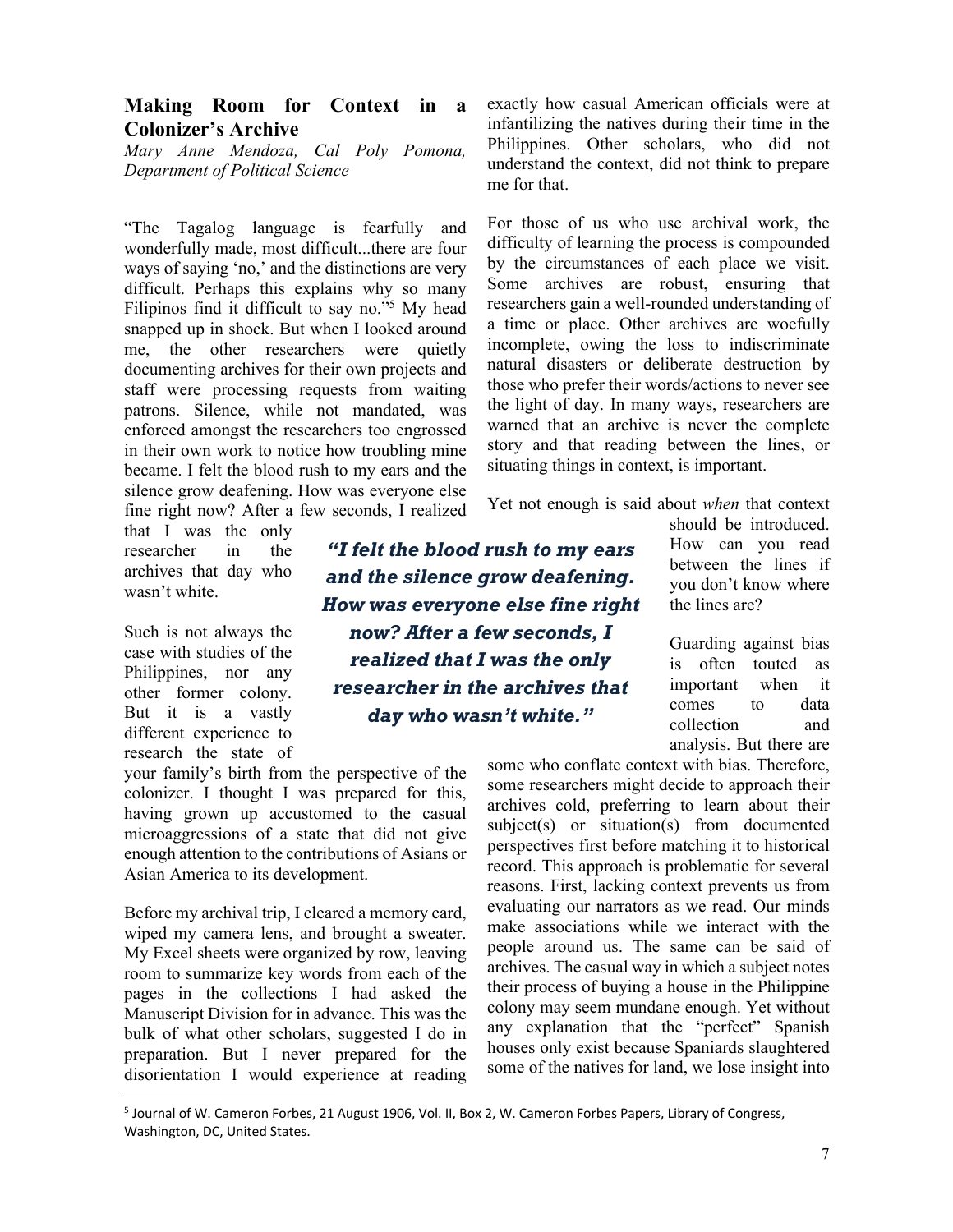how certain American officials were not just there for "benevolent assimilation" but were also complicit in land-grabbing.

Second, context helps us focus. I was often told to "be open" to anything I might find in an archive. While I kept this in mind as I filed

certain things for later projects, having context helped me figure out which portions of a journal to skim over because they were factually incorrect or riddled with bias that would not make it into the bulk of my project. With prior knowledge, I was able to assess whether these inaccuracies were deliberate or a sign of ignorance. We can account for the bias, in a footnote or a sentence, without belaboring the point in our work

or wasting hours wading through pages of affirmation. Researchers with a limited budget, and particularly graduate students on a time crunch, do not have unlimited resources to expend on treating every page as worthy of equal scrutiny.

There are different ways to learn context. For most researchers, we learn about the context of our archives by reading the work of others, visiting other archives, or interviewing people. For some researchers, there is a certain unknowing that needs to take place in order to better understand where an archive fits. For example, someone who has only been taught a specific perspective of American history may not understand the gravity of Philippine independence in 1945 if they were never taught that the first attempt for Philippine independence by the Katipunan was denied by the Americans in 1898. For an even narrower set of researchers, context comes with the emotional component of knowing that certain things are not just words on a page, but their family's history.

When Forbes concluded that it was hard for Filipinos to say no, I could not help but immediately think about how forcibly American officials denied Philippine independence even though the Malolos Congress had already written a constitution. I also thought about how the Muslim population, who had arrived in the region at least a century before the Spanish, successfully resisted colonial rule so thoroughly that the Spanish never conquered the entire

> Philippine Islands. *Inhabitants of the Philippine Islands had no difficulty saying no. It's simply that American colonizers had a problem taking no for an answer.*

> At a cursory glance, Forbes' comment may simply read as iconic of the racism of the time, the necessary tools of a colonizer to justify their oppression for constituents back home. But with context,

gained not from Forbes but reading beyond him, it's clear that his statements reflect a re-writing of history. Without proper context, researchers can accidentally, yet actively, participate in the further erasure of their subjects.

# *"Without proper context, researchers can accidentally, yet actively, participate in the further erasure of their subjects."*

In my work on colonial education policies in Southeast Asia, $6 \text{ I}$  am especially attuned to the context of U.S. colonization of the Philippines since I'm a Filipina-American scholar. Not many scholars share this position in their respective archives. Turning to the archives of the colonizer to learn about the colonized may be an extreme example of why context prior to a visit is important, but the same approach should be taken to any archive. Context does not necessarily mean bias. Instead, it can make a real difference in the assessments we make while engaging in an archive.

<u> Ana kao amin'ny fivondronan-</u>

Mendoza, Mary Anne uar II St

<sup>&</sup>lt;sup>6</sup> Mary Anne S. Mendoza, "When institutions reinforce regional divides: Comparing Christian and Muslim colonial education policies in the Philippines," *Asian Politics and Policy* 13, no. 1 (2021): 90-104.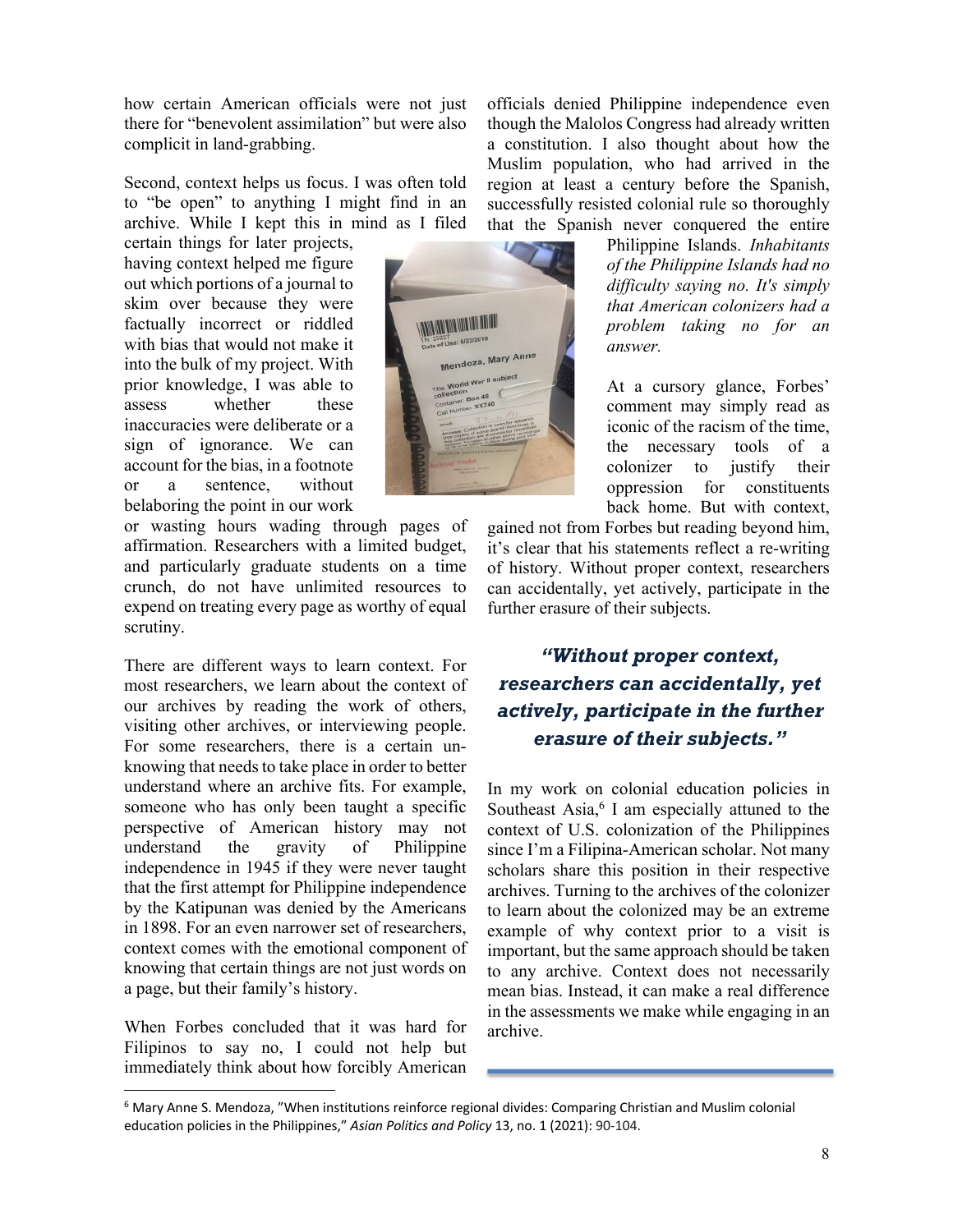### **Historical Research in Political Science: Best Practices**

*Laia Balcells, Georgetown University, Department of Government*

While historical research is not new in political science, there has been a burgeoning of quantitative research using historical archives in the past decade. This surge has been partly driven by new technologies (i.e., web scraping, machine learning-assisted text recognition) that allow for more efficient (and hence faster) digitization of sources. While the greater accessibility of archival data is excellent news for our discipline, this can come with perils in data collection and analysis. For example, the slowness traditionally associated with archival research had some advantages such as a greater reflection on the origins of the data, a more profound knowledge of the data generation process (DGP), and, overall, a more conscientious treatment of the collected information. Nowadays, researchers can quickly access large amounts of data without even traveling to archival sites or meeting with archivists and historians. The lack of expense means that researchers may treat as somewhat "cheap" data that once their predecessors would have considered "precious." This can lead to important flaws in the

research.

For example, in the case of the Spanish Civil War, which I have studied very closely after several years of fieldwork,7 some researchers have recently used easily accessible mass graves data from the Spanish Government as an indicator of violence against civilians during the conflict.8 However, mass graves are not a good proxy for civilian victimization in the Spanish case, as combatants buried hundreds of other combatants alongside civilians at these sites. At the same time, hundreds of civilians were assassinated on a selective basis and were not necessarily buried in mass graves. Furthermore, regional variations

# *"Only through careful (and often slow) archival work might one be aware of these kinds of limitations and not fall in the trap of easily accessible data. "*

in patterns of selective, collective, and indiscriminate violence mean that mass graves are an inconsistent measure of civilian victimization. Only through careful (and often slow) archival work might one be aware of these kinds of limitations and not fall in the trap of easily accessible data.

To avoid similar pitfalls, below I summarize what I believe are best practices from historical research in political science. For generality, I tailor these practices to the use of historical



archives in general, rather than the "conflict archives" that underpin my work.9

a) *Understanding the archive:* Researchers working in a given archive should have an in-depth knowledge of the historical case and, in particular, the

<sup>7</sup> Balcells, L. 2017. *Rivalry and Revenge: The Politics of Violence during Civil War.* Cambridge University Press. For more details on my fieldwork, see Balcells, L. 2020. "Researching an Old Civil War." In *Cautionary Tales*. Edited by O. Szekely and P. Krause. Columbia University Press.

<sup>8</sup> Ministerio de Justicia, Gobierno de España. Mapa de Fosas. Available from:

https://mapadefosas.mjusticia.es/exovi\_externo/Car garMapaFosas.htm

<sup>&</sup>lt;sup>9</sup> Christopher Sullivan and I reflected on best practices for generating and analyzing data from conflict archives in an introductory piece of a special issue for the Journal of Peace Research published in March 2018: Balcells, L. & Sullivan, C. 2018. "New Findings from the archives of political conflict. An Introduction and Methodological Framework." *Journal of Peace Research* 55(2): 137-146. Interested readers can consult the original article for more details on each of the points I outline here.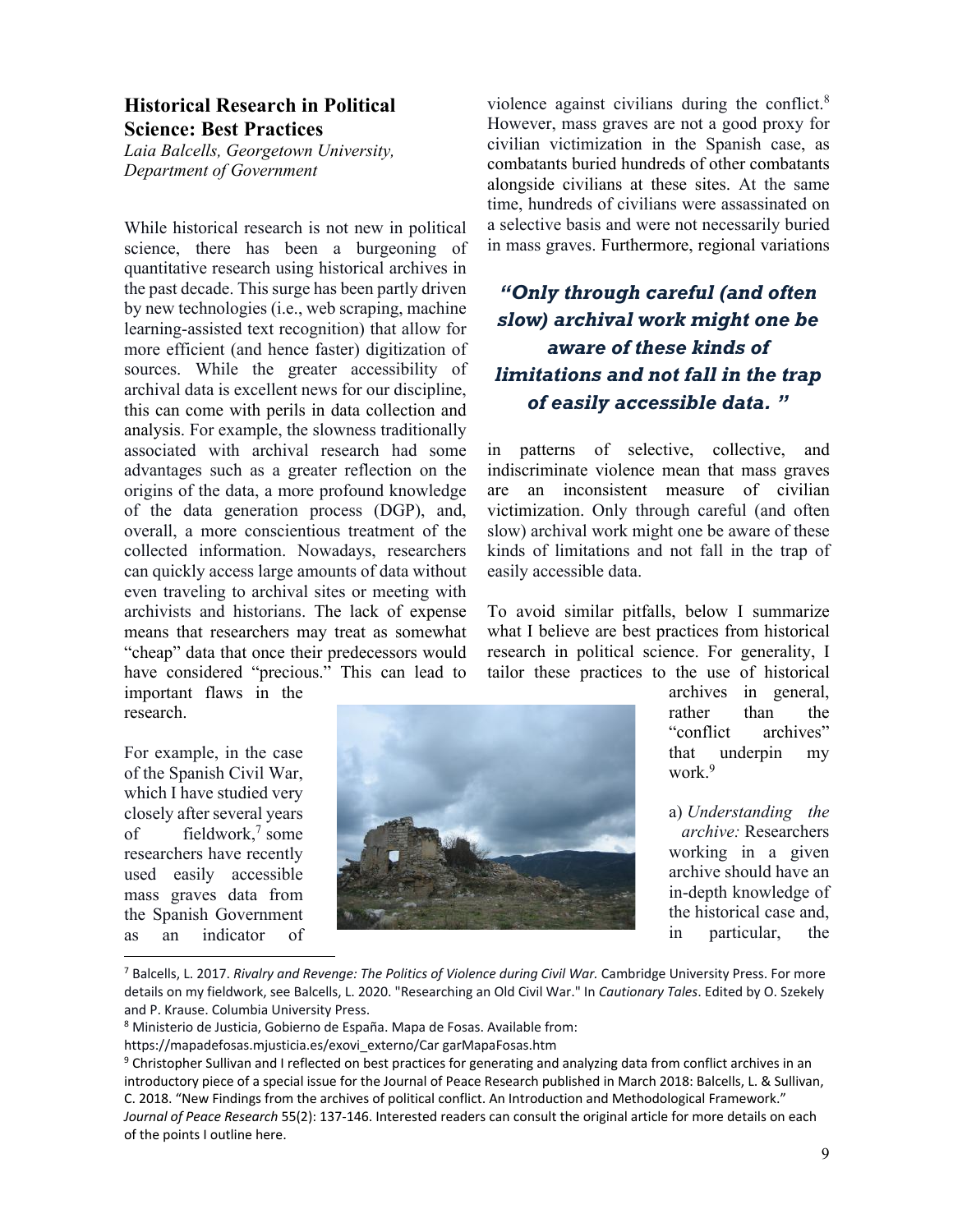process leading to the creation of the archive. The documents in the archive are composed, preserved, and released as a result of one or multiple processes, and researchers should be aware of them. For example, the Spanish National Archive's Causa General, which contains information on civilian victimization during the Spanish Civil War, results from the judicial prosecution of left-wingers in the wake of the Francoist dictatorship. Accordingly, it is overwhelmingly biased against leftist perpetrators of anti-civilian violence, largely overlooking acts by right-wing combatants. Thus, the information in this archive has to be triangulated with other historical sources that lack this bias, in order to be useful at all.<sup>10</sup> A good way for understanding the materials contained in (and missing from) archives is to spend time learning from archivists about the structure of the archive, the origins of the documents, and how they are preserved. It can also be helpful to learn about previous scholarly work done with the information in a given archive. Again, these

# *scientists are coding." "A good way for understanding the materials contained in (and missing from) archives is to spend time learning from archivists about the structure of the archive, the origins of the documents, and how they are preserved."*

important personal interactions might be missed if we limit ourselves to remote digitizing work.

*b) Be aware of the biases:* Researchers should be explicit about the potential biases in the data and its generalizability to the studied population. This should be informed by the archival DGP. For example, were there political constraints on data collection that limited observations about a particular region or type of political episode? These biases have analytic implications: for example, clear evidence of selection bias in the archive may lead the researcher to estimate empirical models that account for them.

c) *Sampling and coding*: Researchers must develop sampling and coding procedures to efficiently collect information speaking to the population of interest. Researchers should be as transparent as possible about what sampling strategy was used, what alternatives were available, and what implications their sampling strategy holds for subsequent analyses and inferences. Coding decisions should also be

# *"Coding decisions should also be informed by thorough historiography---that is, how historians have interpreted the events and episodes that political*

informed by thorough historiography---that is, how historians have interpreted the events and episodes that political scientists are coding.<sup>11</sup>

d) *Replication*. Scholars should made available their coding protocol and sampling procedures for subsequent replication.<sup>12</sup> Moreover, each step in the research process, beginning with the initial pilot tests and ending with the analysis of complete datasets, should be transparent and replicable. Scholars should try to pre-register their theoretical expectations prior to analyzing the data that they gather from the archive. Unlike experimental research, however, the iterative process of archival investigation can easily unveil new data and avenues of research, which

 $10$  For some pioneering work (by historians) triangulating data from this archive with local archival data and oral sources, see: Solé i Sabaté, J. M. & Villarroya, J. 1989. *La repressió a la reraguarda de Catalunya (1936-1939).* Publicacions de l'Abadia de Montserrat.

<sup>&</sup>lt;sup>11</sup> Lustick, I. 1996. "History, Historiography, and Political Science: Multiple Historical Records and the Problem of Selection Bias." *The American Political Science Review, 90*(3), 605-618.

 $12$  For example, Balcells, L., and Villamil, F. 2020. "Teachers as Fifth Columnists: The case of Francoist Spain." *Nationalism and Ethnic Politics* 26(3): 260-278. The replication files are all uploaded at Harvard Dataverse, but more detailed information on how the dataset was built is available from Villamil's website: https://franvillamil.github.io/data.html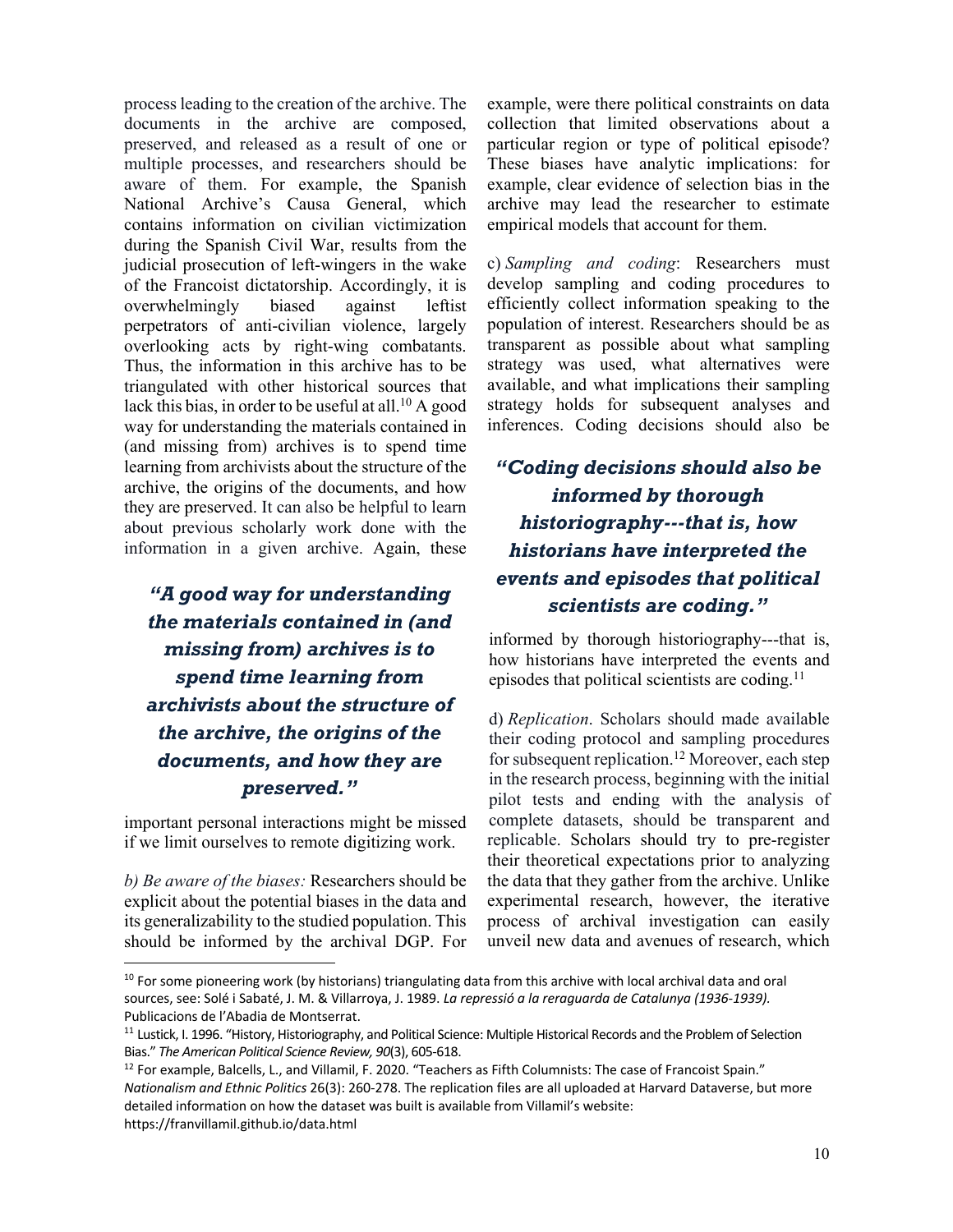a pre-analysis plan could potentially curb. It is important to remember that the purpose of the pre-registration is analytic transparency and thoughtfulness in measurement, not hands-tying for its own sake.13 For this reason, scholars may update their PAP once they discover new data, prior to analyzing  $it; 14$  they should also be explicit about the plan's limitations where they lack access to the archive and its contents.

Overall, the new trends in historical research in political science are up-and-coming and very promising; the wealth of data now being examined is extraordinary. However, political scientists should keep some of the old archival research methods (e.g., visit the archives *in situ*, talk to archival workers, sit down with historians having worked with the data, etc.) to make this research granular and high-quality.

### **Preparing for Papercuts: Archives Between Concepts and Practices**

*Joshua Shifrinson, Boston University, Department of International Relations*

Archival research occupies an odd place in international relations research, to say nothing of political science more generally. Infrequently covered in graduate methods training and often considered – wrongly, in my opinion – primarily a way of collecting evidence in support of qualitative case studies, surprisingly little thought has gone toward systematically discussing how researchers can execute archival work. A comprehensive discussion is beyond the scope of a single short essay. Nevertheless, I want to take this generous opportunity afforded by the IHAP newsletter to draw on my own experience and reflect on what makes for a successful archivally-based project.

The bottom-line up front: the key to effective archival research is preparation. Archival research, as Joseph Torigian has observed, is a kind of detective work. Like detectives attempting to create a theory of a crime scene, researchers digging through archival files are effectively privy to a mass of individual and often-incomplete facts, and thus required to link these bits of data into a broader framework (a 'theory of the crime'). To do so, researchers need to go into archival research (a) knowing what



evidence – facts – they are looking, while  $(b)$ remaining open to the possibility that the evidence encountered may undermine prior predictions.

Preparation is the only possible solution, and involves two discrete tasks. The first is conceptual. Based on their underlying theories and arguments, researchers need to develop empirical predictions as to what bits of evidence are needed to measure variables or evaluate a

<sup>&</sup>lt;sup>13</sup> Humphreys, M., De la Sierra, R., & Van der Windt, P. (2013). Fishing, Commitment, and Communication: A Proposal for Comprehensive Nonbinding Research Registration. *Political Analysis, 21*(1), 1-20.

<sup>&</sup>lt;sup>14</sup> See, for example, Solomon, Daniel, Pre-Analysis Plan for "The Logic of Pogrom Violence: Evidence from Kristallnacht". June 4, 2021. Available from: https://osf.io/q74s3/ Solomon pre-registered a plan before undertaking new analyses with archival data he had collected and analyzed preliminarily.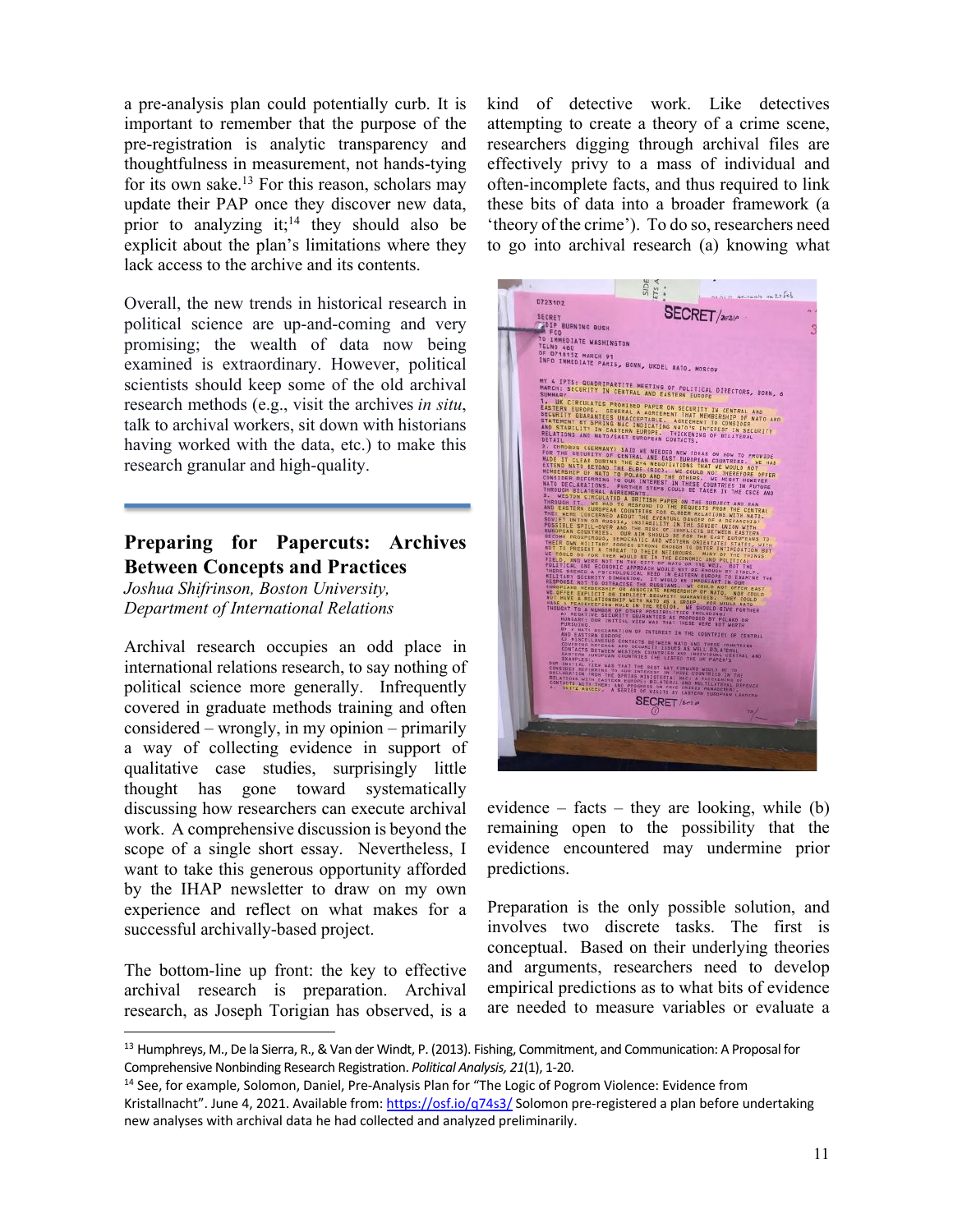causal mechanism of interest. And to do *this*, researchers need to spend ample time before stepping foot in an archive engaging the logic of

their arguments and generating a sense of what sorts of evidence one is looking to find - for example, what

sorts of claims mobilized by leaders or decisions by senior policymakers – in the archival record.

The answers will largely be given by the theories and arguments one is engaging, but note that the questions themselves may not be easily resolved. After all, multiple theories may, e.g., point you toward looking at the sorts of arguments leaders use in private when choosing between rival policies, requiring researchers to theorize about the content of the arguments made (which themselves may not be all that distinct). Regardless, because facts do not speak for themselves, and archives contain a *lot* of facts, robust theorizing and concept development ahead of time is the only way to link individual facts together while knowing what the result means for the study writ large.

Note that this sort of preparation applies regardless of whether a researcher is interested in applying qualitative or quantitative methods of inference to data collected from archives. For qualitative methods, theory and concept preparation helps ensure that one can accurately use archival evidence in support of process tracing, to measure variables of interest, and so on; Brendan Green's recent study of the nuclear revolution, or Caitlin Talmadge's rigorous assessment of how changes in civil-military relations can affect military battlefield performance are illustrative of the options. For scholars using quantitative methods, meanwhile, concept preparation can help you either identify data of interest – say, privately-held records of economic performance – or generate a scheme to code evidence in order to make it subjectable to quantitative methods. Lindsey O'Rourke's study of covert action – whereby she went into archives with a theoretically-driven scheme to identify what qualifies as a covert action in order to generate a dataset of known U.S. covert efforts – highlights work of the latter type.

The second kind of preparation, meanwhile, is functional. After using theory and conceptualization to determine what kind of

## *"The key to effective archival research is preparation."*

evidence one is looking for, researchers still need to ascertain *where* they will look for archival evidence. This,

as Marc Trachtenberg shows in his exemplary *The Craft of International History*, is no mean trick. Archives are, at root, depositories of materials offering an incomplete record of the past. Indeed, just as it is impossible to capture all that occurred or was discussed in any temporal period, different archives – and different elements of different archives – at best capture portions of prior events. In attempting to track down the data one wants, scholars need to therefore know (a) what archives might be relevant to study, and (b) whether particular records within said archives are particularly valuable.



Researchers therefore really need to prepare by mining existing scholarly, journalist, and primary source (e.g., interview) accounts to get a handle on actors, organizations, agents, and so on relevant to one's empirical problems. By then